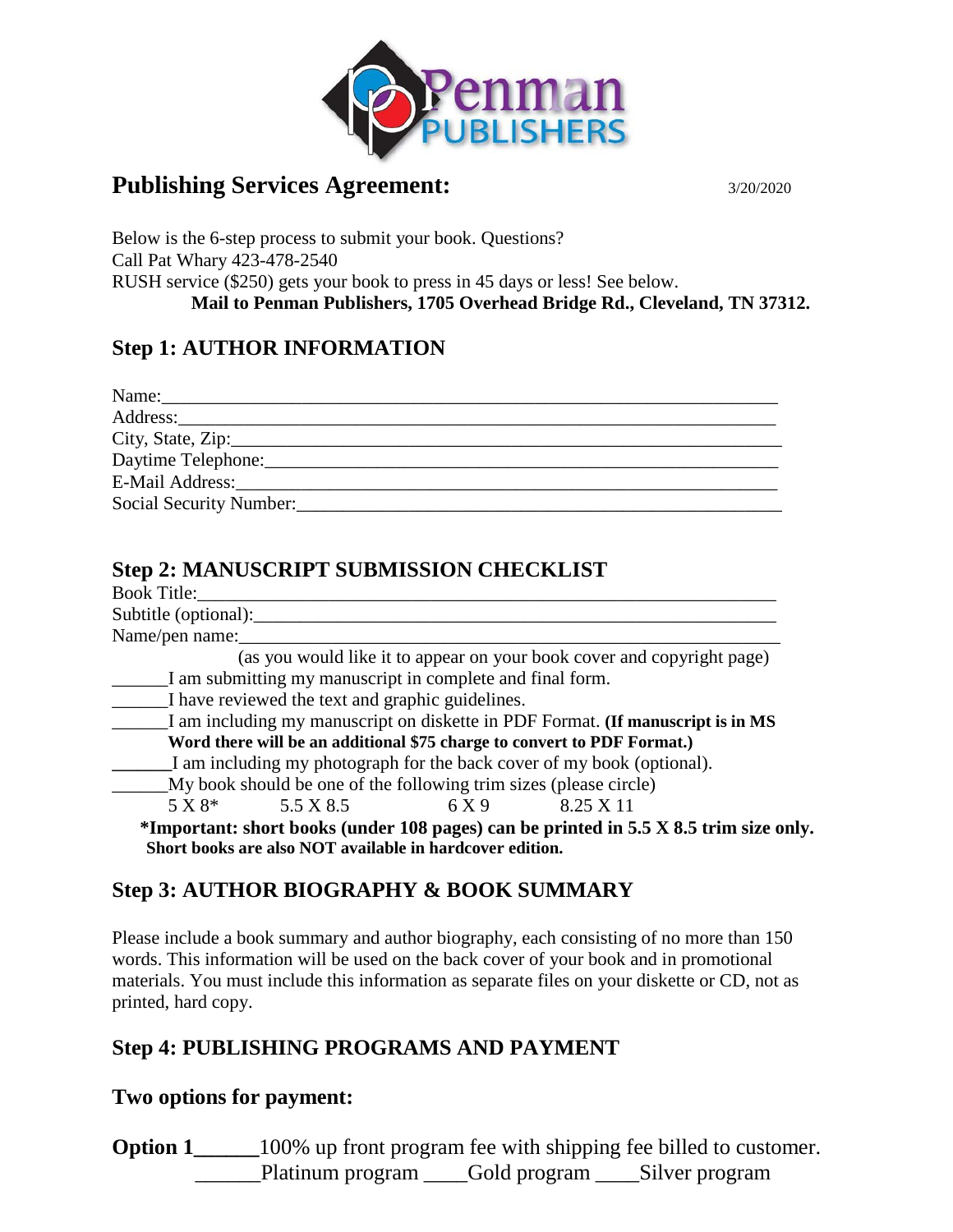**Option 2\_\_\_\_\_\_\_\_\_\_\_50%** program fee with order contract and 50% with proof approval with shipping fee billed to customer. (Upon credit approval) \_\_\_\_\_\_Platinum program \_\_\_\_Gold program \_\_\_\_Silver program

I am including graphics at \$17 per graphic on CD or disk, and /or graphics at \$27 per graphic not on CD or disk.

I desire RUSH service to get my book published in 45 days (\$250).\* \*RUSH authors must be able to receive proofs and cover design via email, and must approve proofs and cover within 3 business days from date email was sent from Penman Publishers. The following will nullify RUSH status: excessive corrections, corrupt or unusable files, inability of author to receive and read email files, additional rounds of proofs and cover design (beyond initial rounds). Books with graphics take 2 3 weeks longer to produce. There can be no refunds of RUSH charges.

I am including payment in the amount of in the form of a check, money order or credit card (please circle method of payment) If using credit card, please state your credit card number, type of card (Visa, MC, etc.), and expiration date here:\_\_\_\_\_\_\_\_\_\_\_\_\_\_\_\_\_\_\_\_\_\_\_\_\_\_\_\_\_\_\_\_\_\_\_\_\_\_\_\_\_\_\_\_\_\_\_\_\_\_\_\_\_\_\_\_\_\_\_

**This price does not include copy editing nor formatting inside copy.**

### **Step 5: COVER DESIGN**

Our award-winning artists will design your book cover. You will have the opportunity to review And approve your book cover design before it is printed. Your cover design will be based on the package you've chosen.

### **Step 6: AGREEMENT**

I,\_\_\_\_\_\_\_\_\_\_\_\_\_\_\_\_\_\_\_\_\_\_\_\_\_\_\_, agree to the following terms and conditions (below), on this Date of the contract of the contract of the contract of the contract of the contract of the contract of the contract of the contract of the contract of the contract of the contract of the contract of the contract of the co

It is hereby understood and agreed that upon completion of author's purchased program from Penman Publishers, the author shall maintain and, in all respects, shall be responsible for any further printing, publishing, or marketing of the author's volume. Specifically, Penman Publisher's obligations hereunder shall terminate upon completion of the production of the program selected by author or within two (2) years from the contract, whichever occurs first.

### **Author Right to Ownership**

Under this Agreement, the author grants Penman Publishers limited, nonexclusive rights to print and distribute the work only. **Penman Publishers acquires no right of ownership to the work under this agreement, and all publishing rights are reserved to the author. Author Right to Copyright**

Penman Publishers acknowledges the author shall own full and complete copyright to the work. In order to protect the author's full right to privacy and ownership to the work, Penman Publishers guarantees not to contact the U.S. Copyright Office on the author's behalf. **This contract is valid for two (2) years.**

Penman Publishers Representative

**Please initial the following pages and return them with this contract.** Please keep a copy for your record.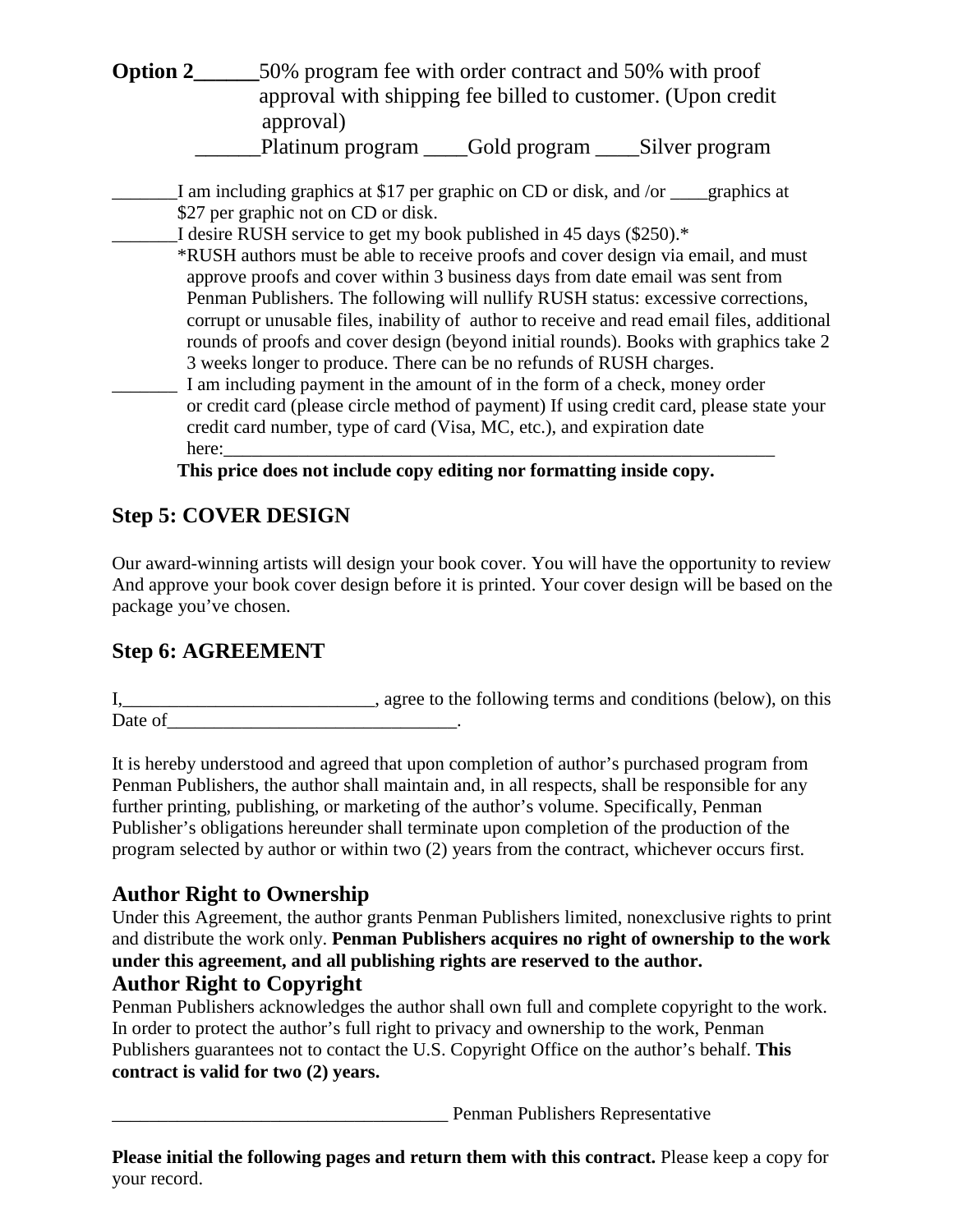# **WELCOME TO PENMAN PUBLISHERS**

Penman Publishers is a leading publisher of books for the secular market. We give authors everything they need to get published. Using print-on-demand, Penman Publishers can print everything from short stories to 500-page books at reasonable prices and on desirable schedules. Our print runs may vary from 100 to 100,000 copies.

# **HOW IT WORKS**

Here's a quick, simple and low-priced way to publish your book.

At Penman Publishers, we know the statistics: Of every 1000 manuscripts presented to publishers for their consideration, only 2 are accepted for publication. The laws of economics tell publishers they must sell several thousand books to realize a profit. We've discovered a better way. We ask authors how many copies they want and permit them to purchase books only in quantities they wish to buy, eliminating the costly expenses involved in printing huge numbers with all the attendant charges, inventory, warehousing, advertising, marketing, etc. The investment in the book is limited to the author's costs of preparing it for print and having it printed.

The best part about publishing a book with Penman Publishers is that we can print books in any quantity, as few as twenty-five copies. Vanity publishers will charge you thousands of dollars to print a truckload of books, which they will not help you distribute. Penman Publishers uses technology to keep your costs down, allowing you to buy books only as you need them. We also furnish you the information to distribute your book to bookstores and on the Web. Don't let selfpublishers fill your garage with books! Print only as many books as you feel necessary, then reprint as needed.

# **SUBMIT YOUR MANUSCRIPT**

Here's how to proceed. To get started, follow the simple instructions that follow about preparing your manuscript. Note them carefully, for once we have your final draft, that's exactly what it is: final. The next time you see the book, it will be in page proofs, **at which stage only minor corrections can be made.** Take time to familiarize yourself with our Text and Graphic Guidelines. Following them will help speed your book to press.

We require your complete manuscript on diskette **in PDF Format. If manuscript is in MS Word, there will be an additional \$75 charge to convert to PDF file.** Your manuscript should be complete and in final form, already edited copyedited and proofread. Then our staff will immediately begin preparing your book for publication. (If you do not have the capacity to prepare the manuscript in this fashion, we can recommend persons you might contact to perform these services for you or we can provide these services at an additional cost to you.)

# **LEGAL MATTERS**

When publishing a book, you need to be aware of laws concerning copyrights, International Standard Book Numbers (ISBN) and related matters that need attention. Penman Publishers makes it easy for you.

Initial\_\_\_\_\_\_\_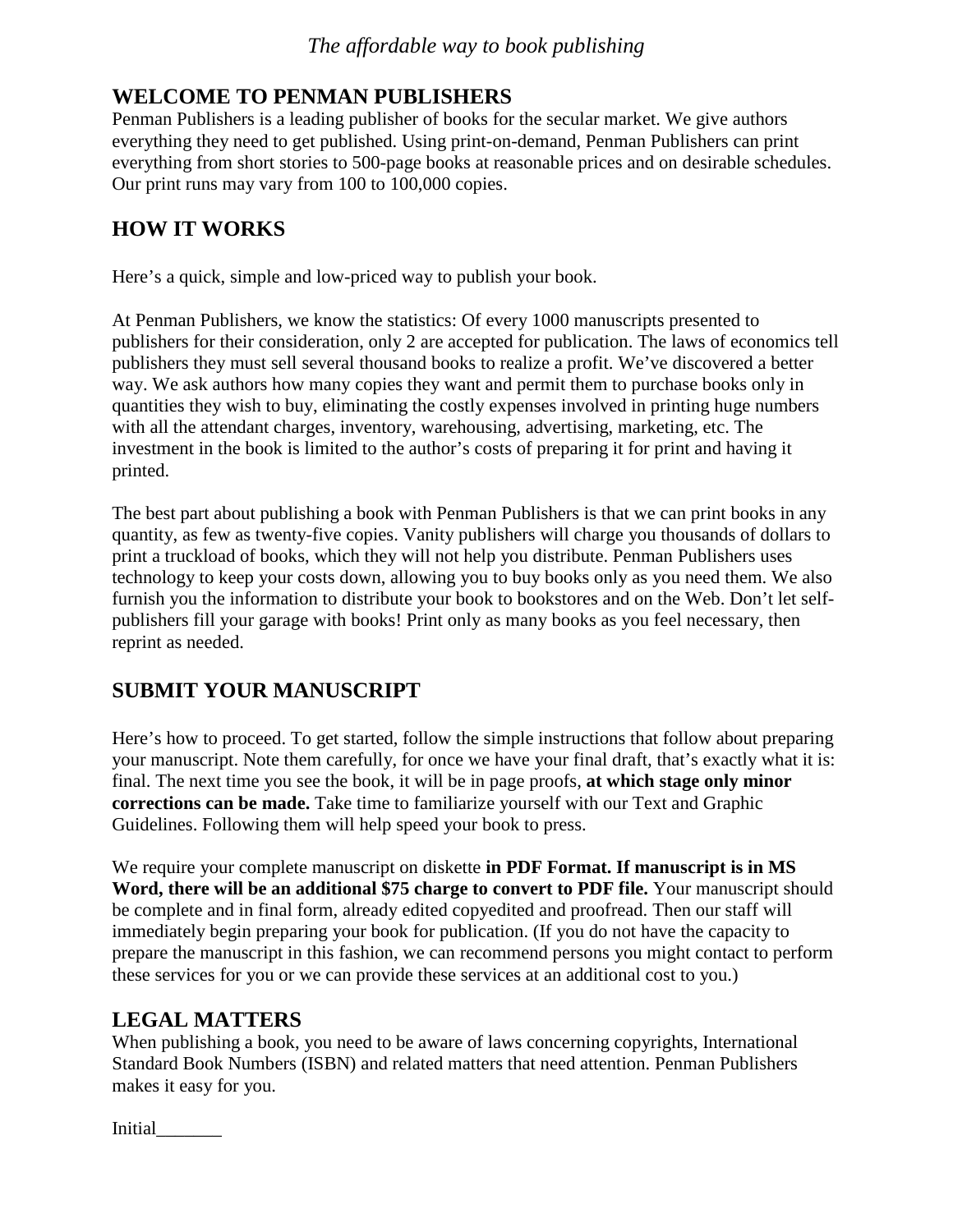# **COPYRIGHT**

The moment you write your book and get words on paper with your name on it, no other person can legally quote from your work without permission. To better protect your rights and give you legal coverage, however, Penman Publishers encourages you, as the author, to pursue registration of copyright for your work with the U.S. Copyright Office. You should make this application in your name when your book is printed. After the Copyright Office processes the application, you will receive a legal document from the Copyright Office for your files. At the time of this writing, the Copyright Office charges \$30 for this service.

For more information about the U.S. Copyright Office and copyright laws, log on to [http://www.copright.gov](http://www.copright.gov/) **ISBN (International Standard Book Number)** is a machine-readable identification number that makes it easy for dealers to search for and find your book within complex listings of book titles. We will work with the ISBN agency to assign a number to your book; the charge we make for the printing of your book includes this service. We also print your ISBN number as an EAN bookland bar code for electronic scanning by bookstores and other retailers.

For more information about ISBN, log on to<http://12.35.238.145/standards/home/index.asp>

# **LIBRARY OF CONGRESS PREASSIGNED CONTROL NUMBER**

Penman Publishers will help you obtain a Library of Congress number. Librarians use this number to access the associated bibliographic record in the Library of Congress's database and commercial databases. The Library of Congress assigns the number when the book is being cataloged. With Penman Publishers assistance, however, a control number can be assigned before the book is published through the Preassigned Control Number (PCN) Program. When we receive your manuscript, we will discuss with you the option to secure the LOC number. That number is then placed on the copyright page.

For more information about the Library of Congress and PCN numbers, log on to <http://1cweb.loc.goc./loc/infopub>

# **FREQUENTLY ASKED QUESTIONS**

"*How much does Penman Publishers charge?"*

The cost is generally determined by the number of pages in the book. Factors that might alter the price are the use of charts, illustrations or other artwork within the book or changes to our standard cover designs.

#### *"Are there any hidden costs?"*

**No. We want to make you aware, however, that if you request revisions or changes to your book after you submit it to Penman Publishers, additional fees will be charged. Also if you cannot accept, receive or open email attachments, we charge a mailing fee to send you hard copy versions of text galleys and cover proofs. A publishing agreement spells out all the details. You will know any additional charges before we begin the publishing process.**

Initial\_\_\_\_\_\_\_\_\_\_\_\_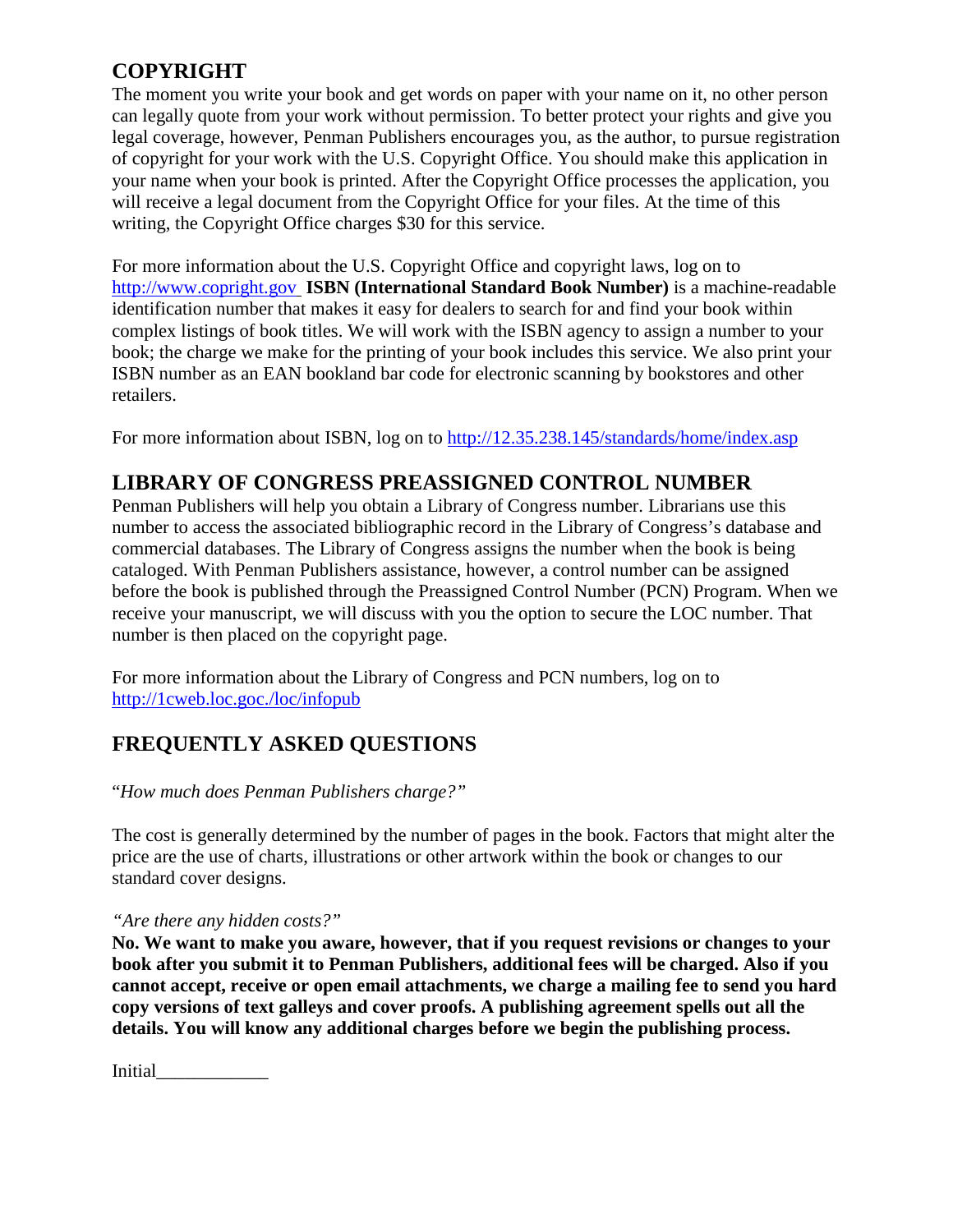#### *"How long does it take?"*

You can typically expect to receive cover and page proofs 45-60 days from the time you submit your manuscript. This is your last chance to check your proofs and make any minor, last-minute corrections before the book is printed in final form. Understand that your book should already be proofread before you submit it to Penman Publishers. Revisions at the page proof stage will incur additional fees. If you cannot accept files electronically, it will take an additional 2 to 3 weeks to deliver materials back and forth between you and our office. The faster you return your proofs, the sooner your book will be printed. If you do not submit your manuscript in complete and final form, if you make a lot of changes to your proofs, or if you do not return your proofs to us within 5 days, you can also expect a delay. After you sign approval of your cover design and page proofs and it is back in our hands, the book is typically delivered in 3 or 4 weeks. We ask that you wait until you have books in hand before you announce book-signings or other promotions.

#### *"How long have you been in business?"*

The parent company of Penman Publishers was founded in 1910. The company has experienced healthy growth and has become a **leading publisher** of Christian magazines and books. As a member of the Christian Booksellers Association (CBA) and Protestant Church-owned Publishing Association (PCPA), we are a reputable company. The staff has long and valuable experience in Christian publishing and marketing.

#### *"Why should I choose Penman* Publishers*?"*

It's quick, simple, and doesn't cost as much as similar services. You just give us your manuscript and let us take care of the rest. Our seasoned staff will design an attractive, quality book.

#### *"What kinds of books do you publish?"*

Penman Publishers publishes secular books and we reserve the right to refuse publication of any book. Our books include: Christian living, theology, church growth, discipleship, Bible studies, fiction, poetry, biographies, and many others. We also publish cookbooks and training manuals.

#### *"How many books do I have to purchase?"*

We don't force authors to mortgage their homes by demanding they purchase large numbers of books. We'll print small orders within 3 weeks. Larger orders can take up to 4 weeks. Orders are normally shipped by UPS.

#### *"How many books do I need to sell to recover my costs?"*

Usually less than 200 copies, using normal pricing.

#### *"What will my book look like?"*

Penman Publishers books are comparable with any you might find at a bookstore or library. We use a bright white, acid-free, paper. Our book covers are printed on high quality, laminated stock. We can print books from 48 pages to 500 pages.

Initial\_\_\_\_\_\_\_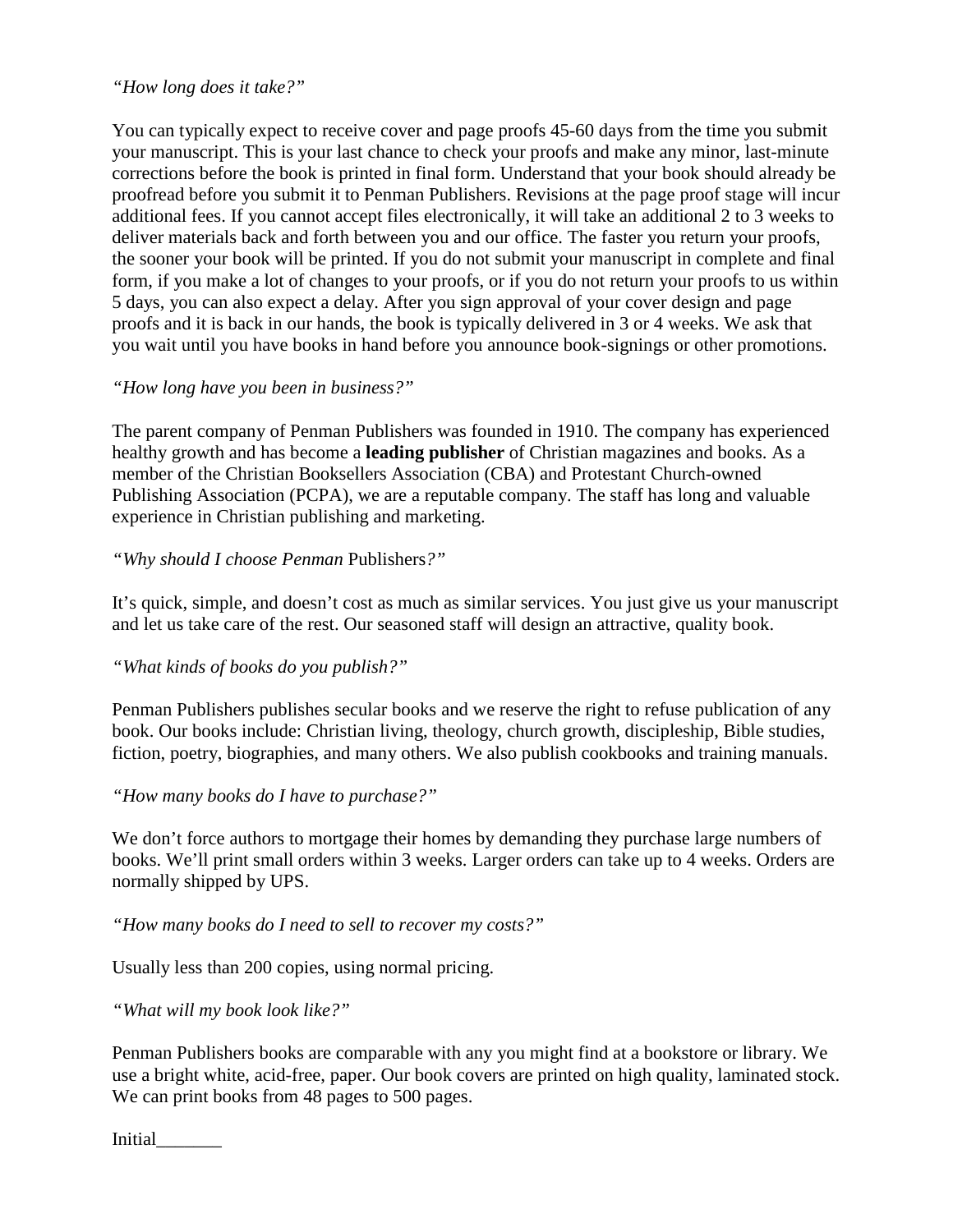#### *"What about graphics?"*

We can use your graphics, including photographs, tables and charts. You can submit them on disk, or in "hard copy" form to be scanned. The charge for graphics is \$25 per graphic for properly sized graphics we scan or \$ 15 for graphics that come to us on disk or CD in acceptable form (see Text and Graphics Guidelines). Manuscripts with graphics take an additional 2 to 3 weeks to format, and longer if we are scanning images.

### *"Will Penman Publishers advertise and publicize my book?"*

Advertising and publicity is the author's responsibility. We provide limited promotions of books in advertisements, online catalogs and Web sites. But it's important for you to realize that how well your book sells is most dependent on the quality of your writing, the desirability of the book and how actively you promote it. There are no guarantees that your book will sell well.

#### *"Will bookstores stock my book on their shelves?"*

It's up to each individual store, based solely on demand. We can't promise stores will stock your book. But we guarantee that any bookstore in the country will be able to order your book, on demand, through the normal conventional publishing agents. If your book is a Christian book we offer you the opportunity to place your book in our bookstore, the largest Christian bookstore in the nation, on a consignment basis.

#### "*How much does Penman Publishers charge for its services?"*

The cost is generally determined by the size of the book. A final charge is not agreed upon until Penman Publishers receives the manuscript and determines that the book is in the correct format and judges whether extra charges will be made for graphics or special design services.

#### "*How do I pay for copies I purchase*?"

We accept checks, money orders and all major credit cards. Penman Publishers **does not** invoice authors for books purchased. Penman offers to options of payment 100% up front program fee or 50% program fee with order contract and 50% with proof approval with shipping fee billed to customer.

#### *"Will my book have an ISBN?"*

Yes. Your book will be assigned the International Standard Book Numbers required by book sales channels to track and order your books. In addition, Penman Publishers will place a machine-readable Bookland/EAN bar code on your book's cover.

#### *"Who owns the copyright to my book?"*

You do. The title page will list the copyright in your name. You should contact the U.S. Copyright Office once the book is printed to register the copyright. When you wrote your book, you automatically asserted copyright ownership without any formal action on your part. Registering with the U.S. Copyright Office, which records this ownership more formally, gives you better recourse in case of infringement.

Initial\_\_\_\_\_\_\_